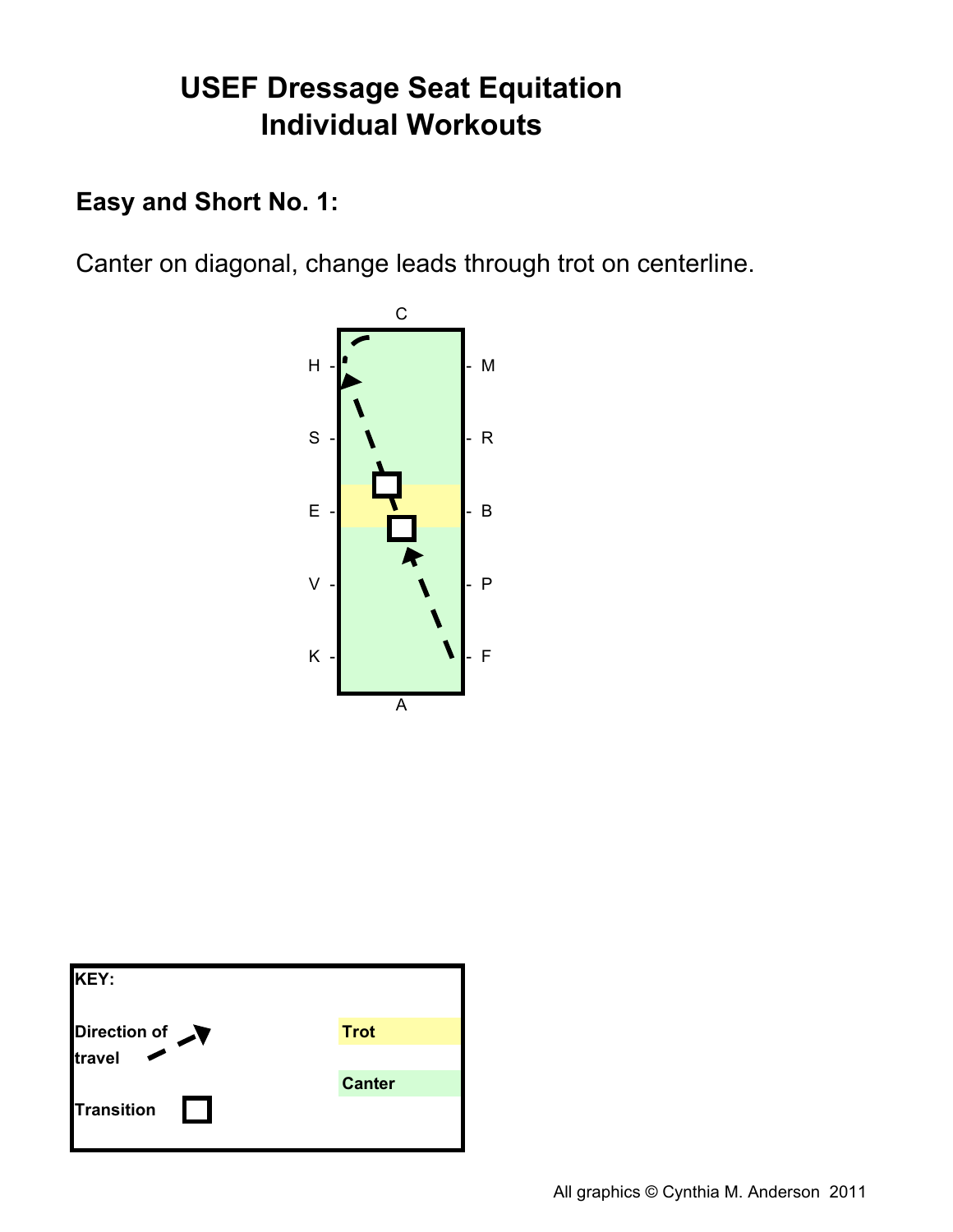### Easy and Short No. 2:

Working trot on centerline, at X figure 8 with 10 meter circles



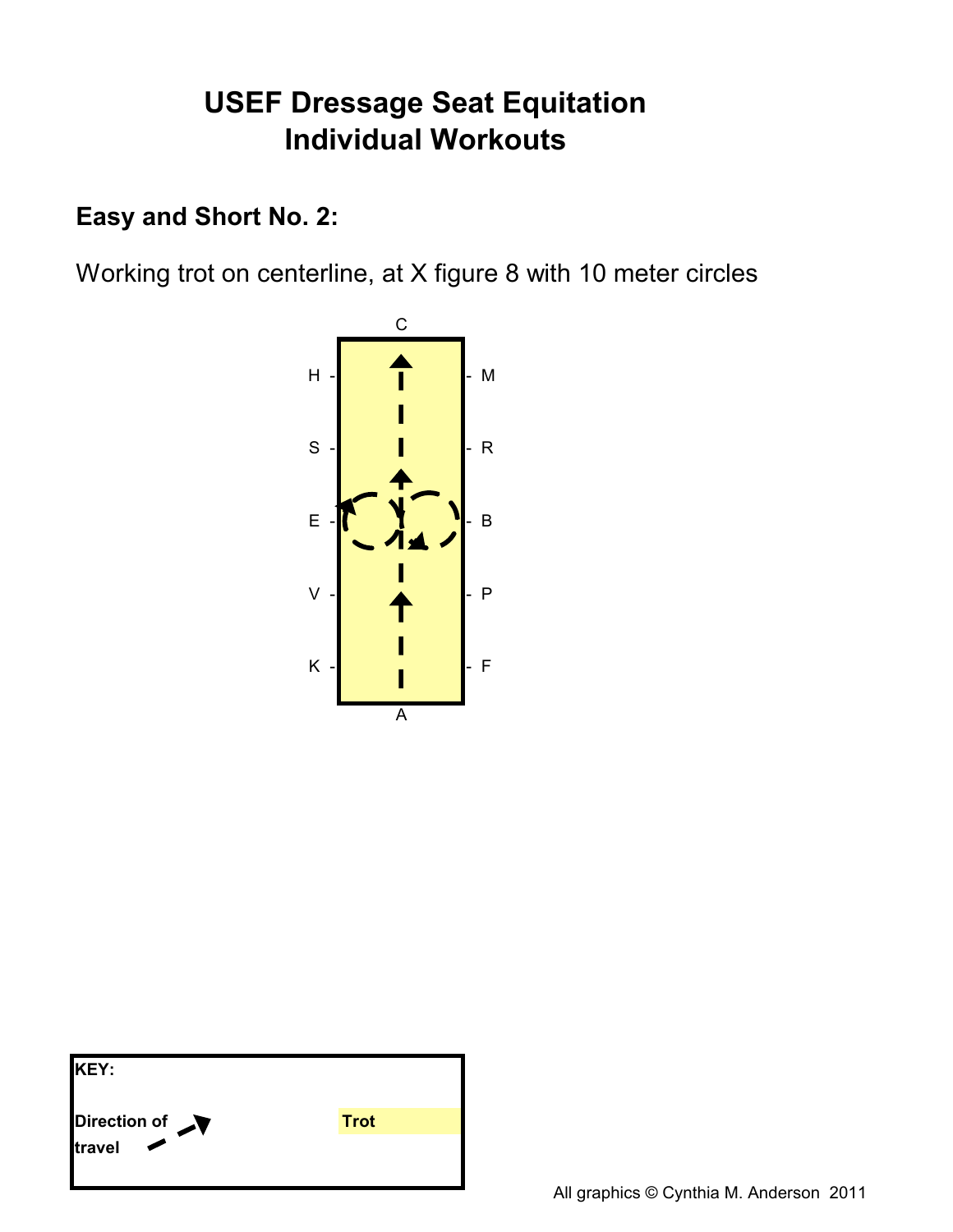### Easy and Short No. 3:

On centerline at working trot, pick up lead directed by judge at X



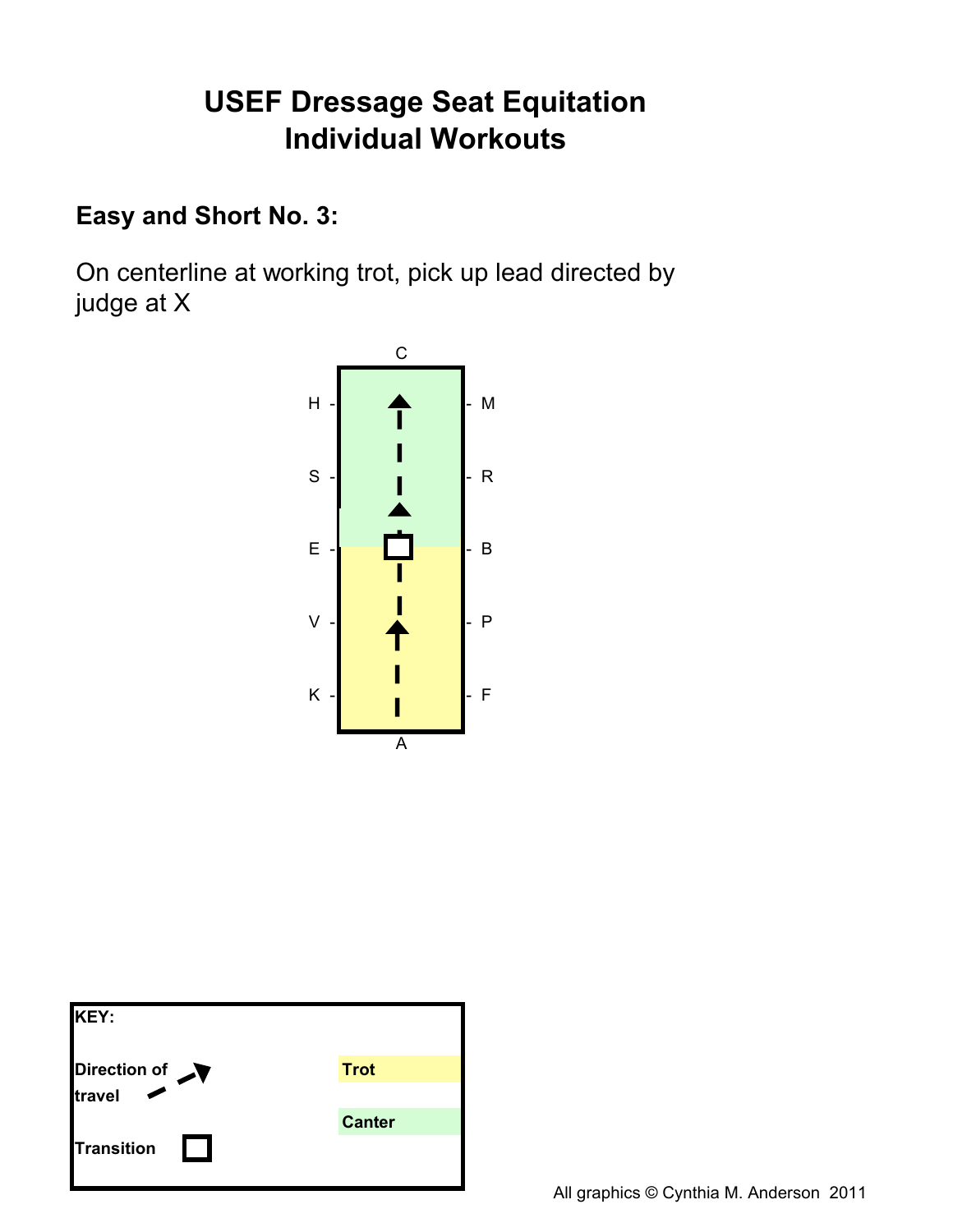### Easy and Short No. 4:

Three loop serpentine at trot, width of arena



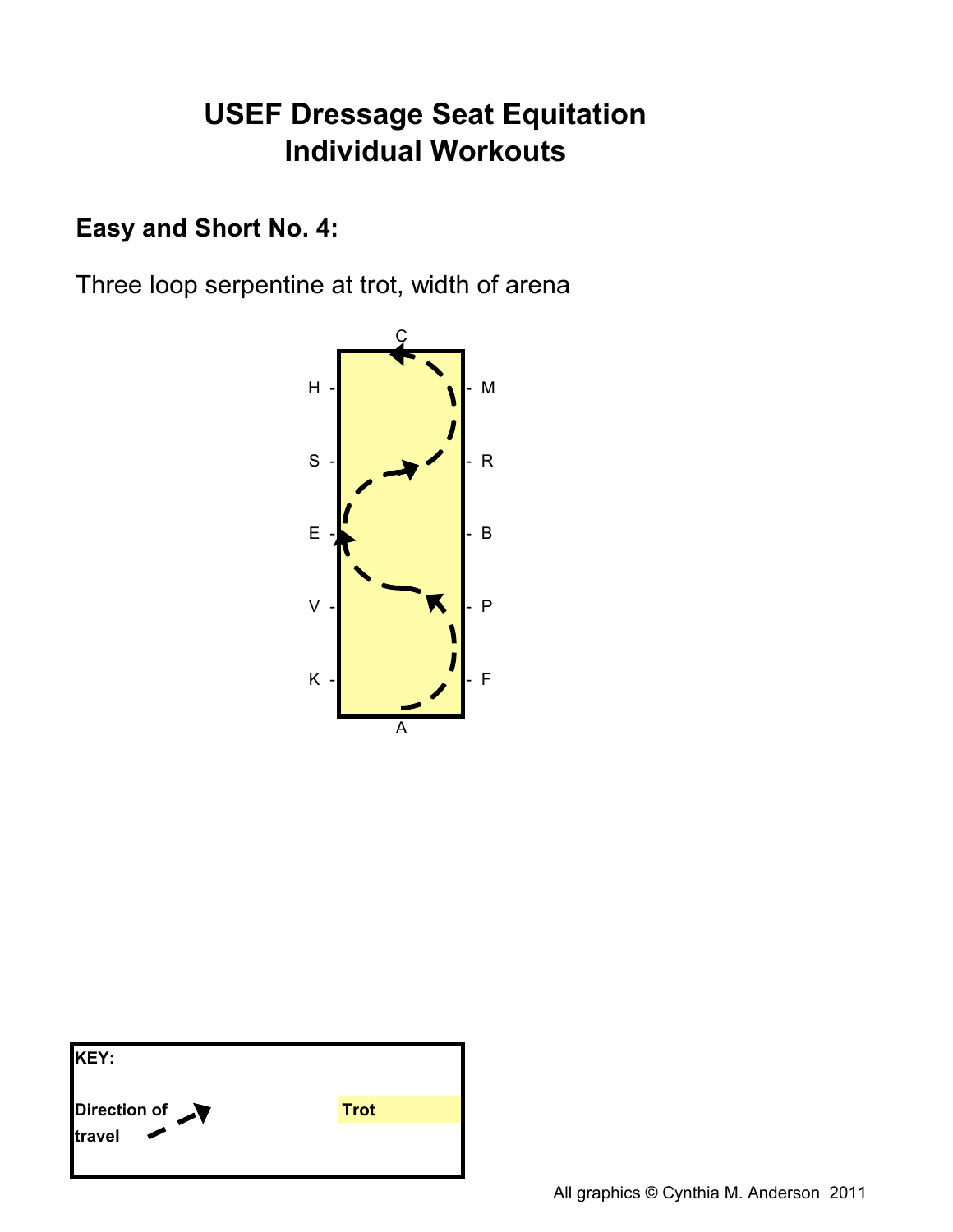#### **Easy and Short No. 5:**

Canter 3 loop serpentine, width of arena, changing leads through trot on centerline



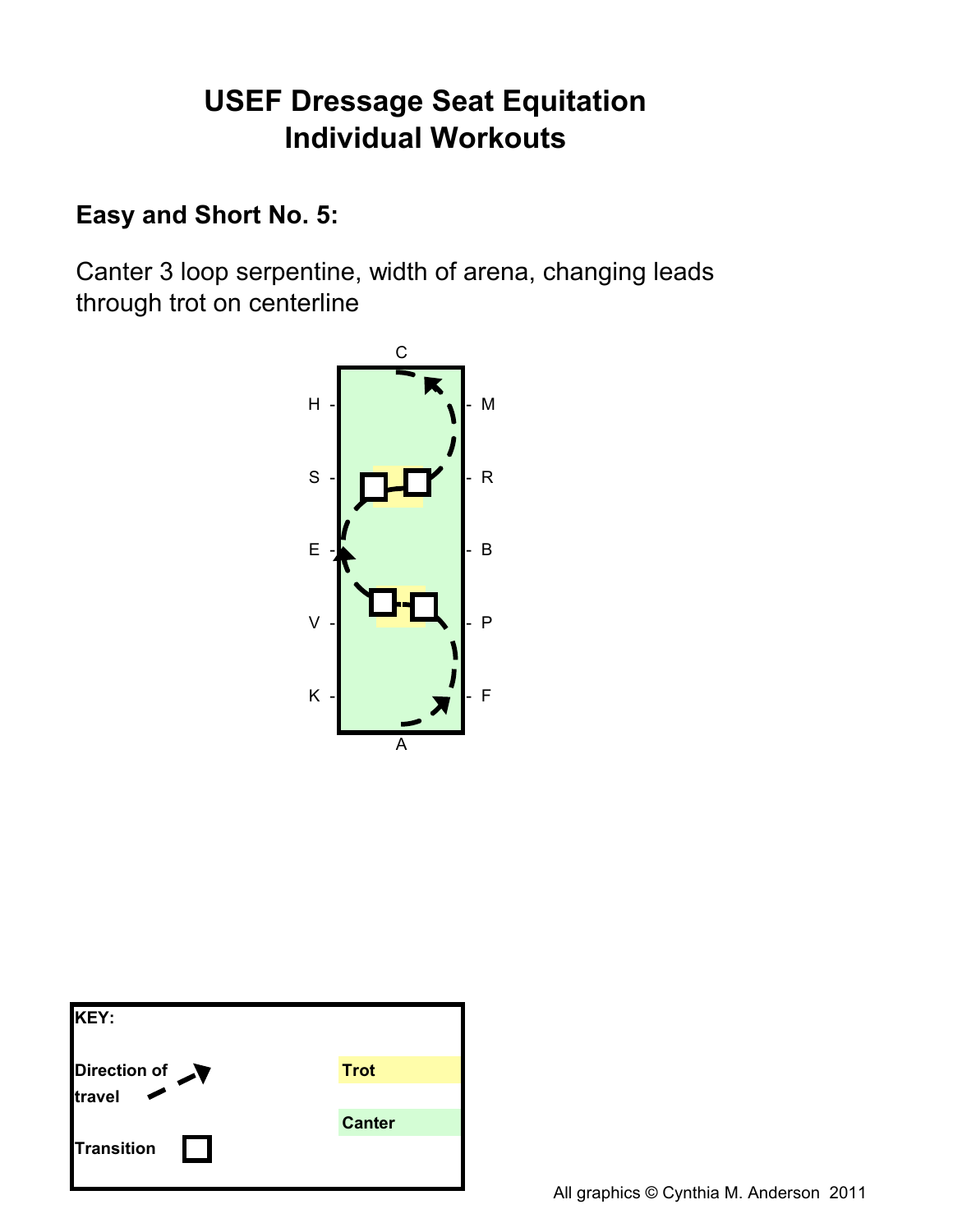#### **Medium and Short No. 1:**

At canter from A, turn down centerline. Change of lead through trot twice, the first between  $D & L$ , and the second between  $I & G$ . Track left (or right) at C and make transition to walk through trot on long side.



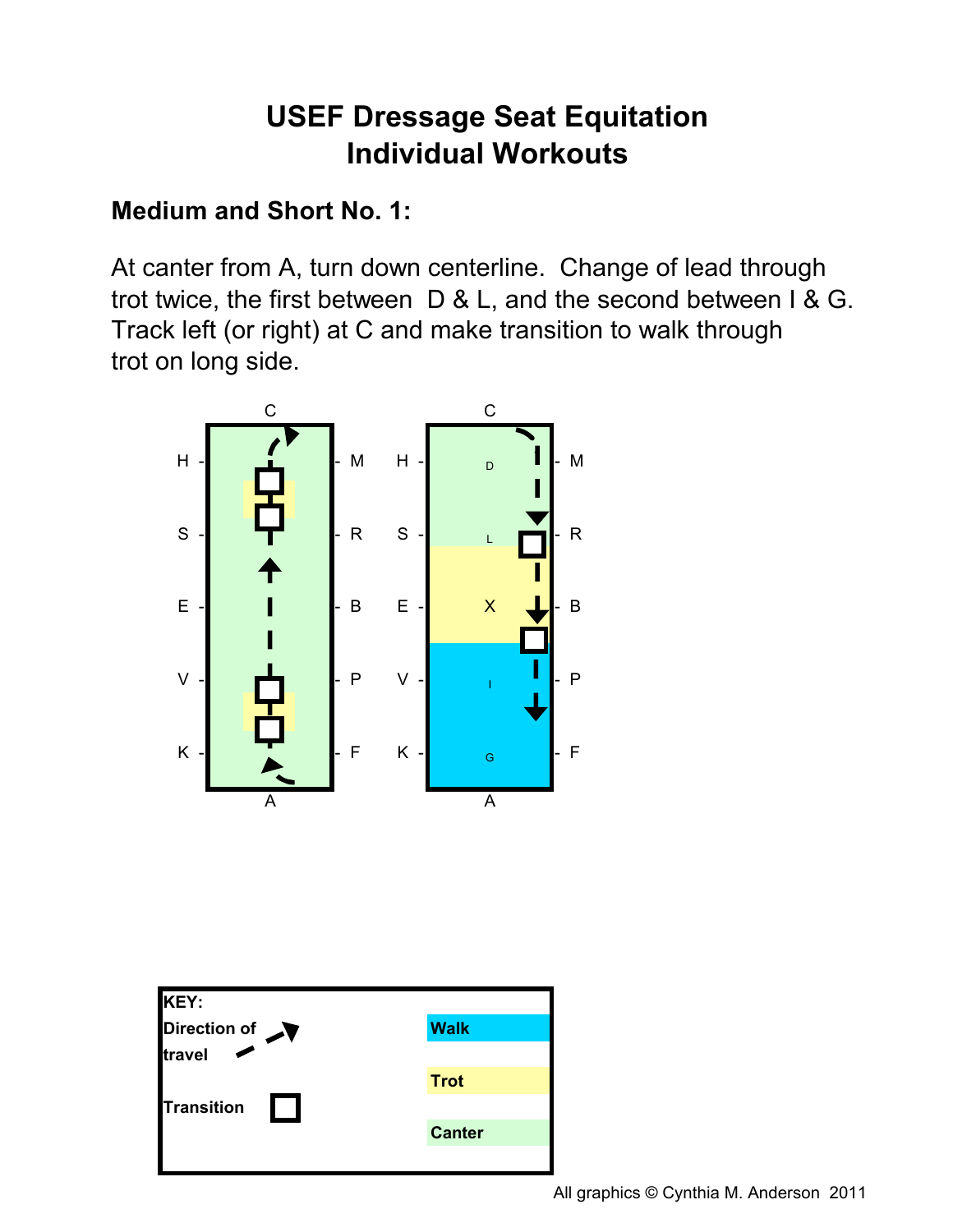### **Medium and Short No. 2:**

Leg yield at working trot, changing from leg yield right to leg yield left, or vice versa once (specify letters for start and finish of each leg yield



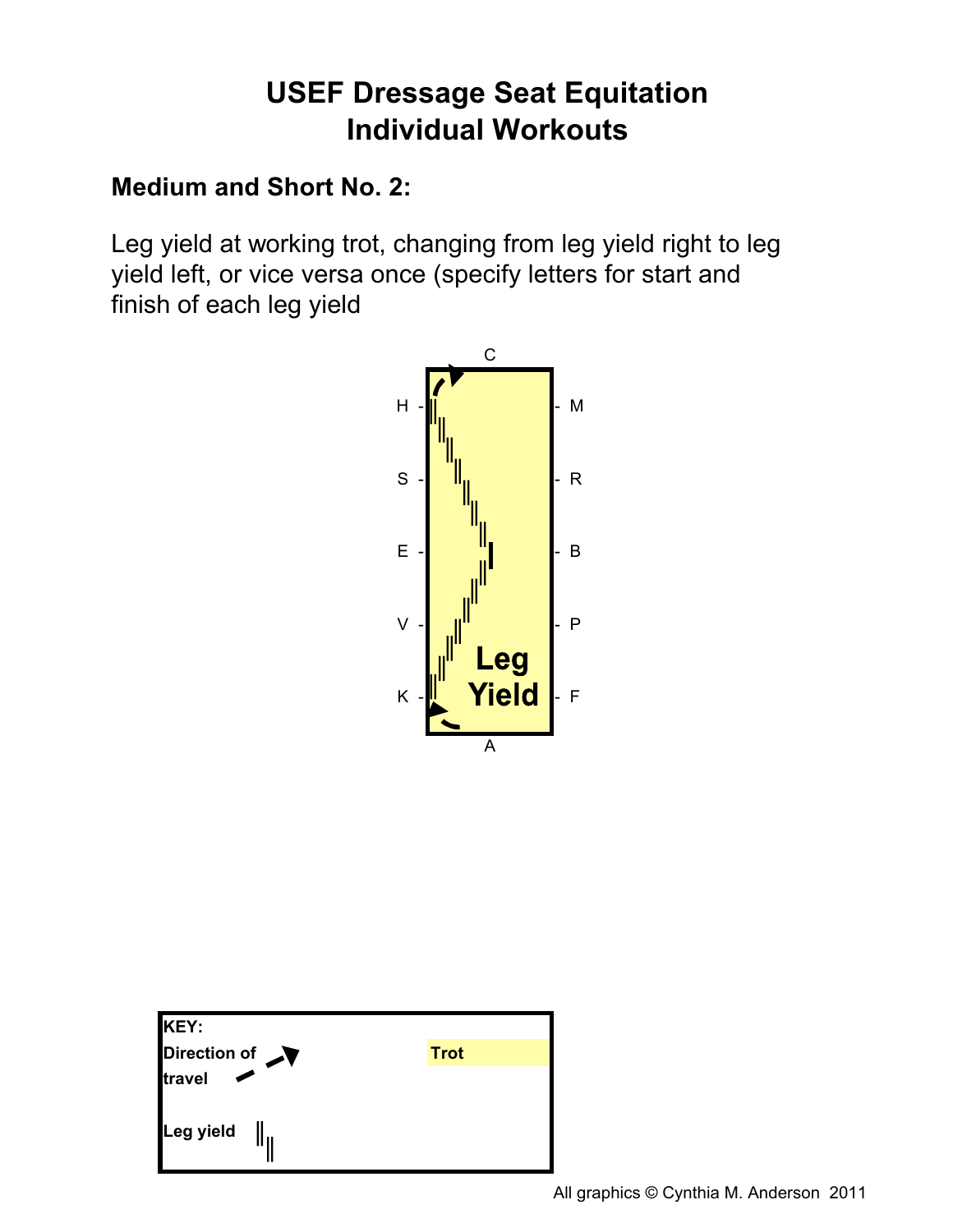### **Medium and Short No. 3:**

Working canter on long side, lengthening the stride twice on that side for about five strides each time, shortening for a few strides at  $E$  or  $B$ 



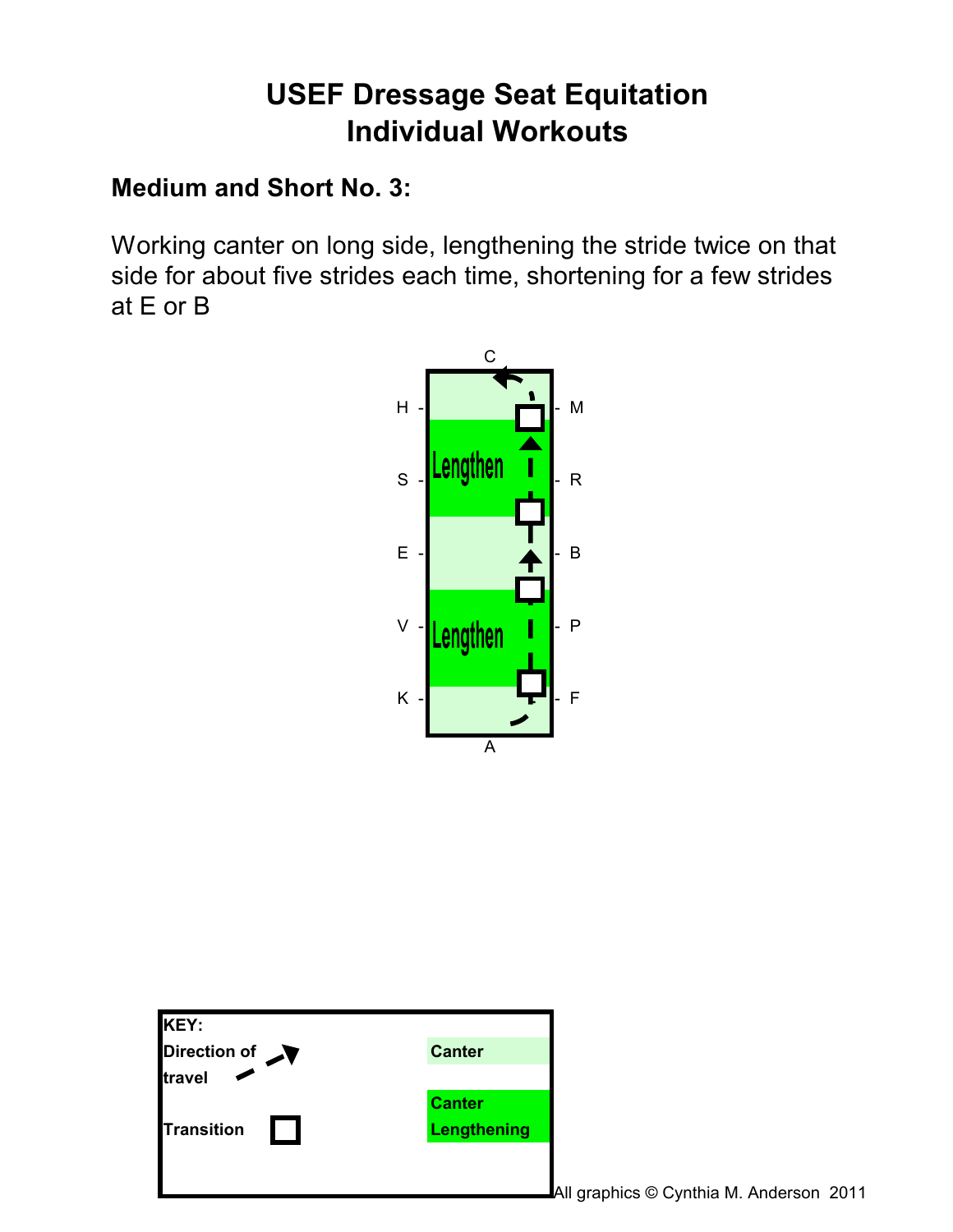### **Medium and Short No. 4:**

Working trot to the right. At the beginning of the long side, leg yield right to X 10 meter circle right at x followed by 10 meter circle left, followed by leg yield left to the corner.



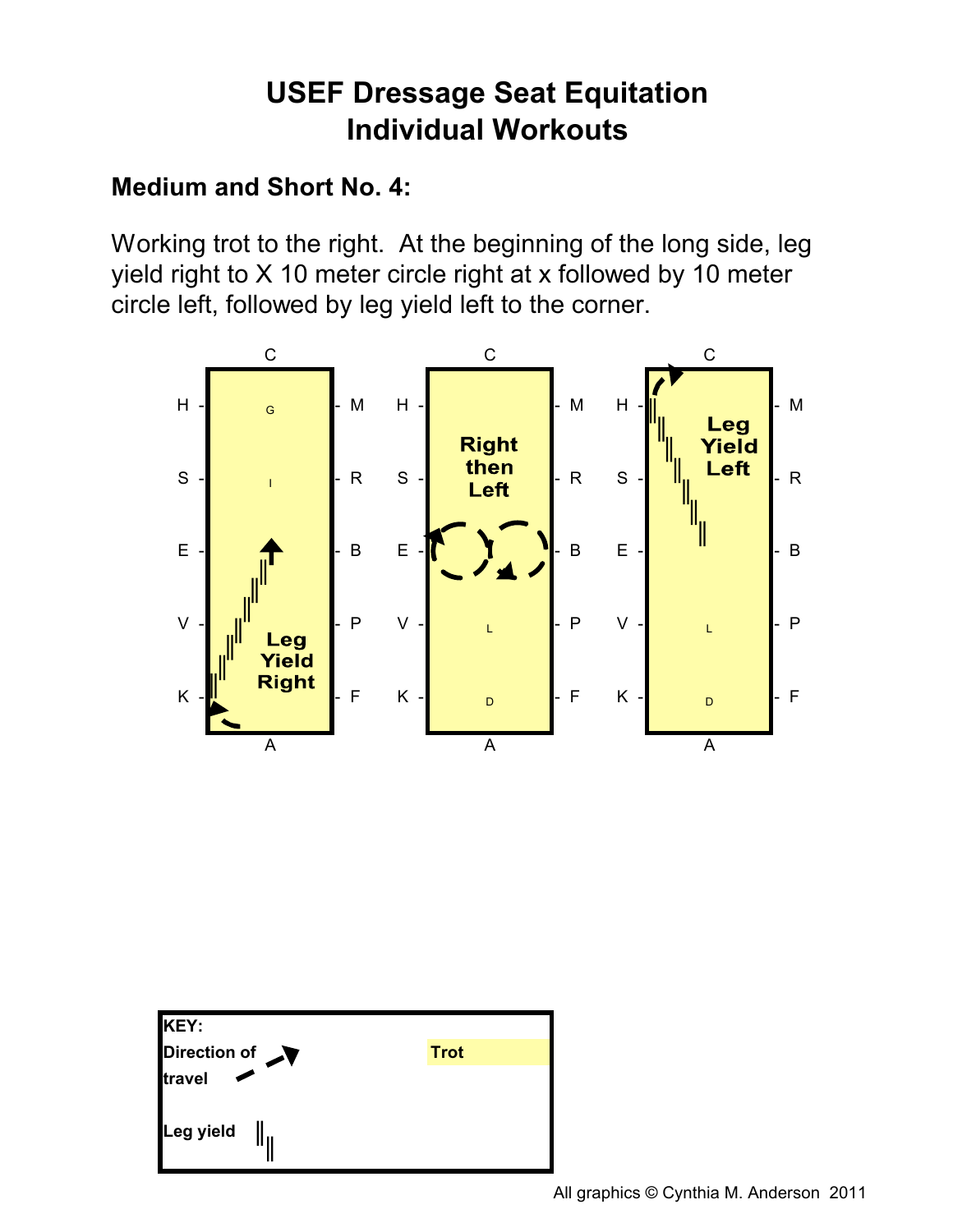### **Medium and Short No. 5:**

Working trot down centerline. Leg yield about 8 strides to the left, followed by a leg yield to the right back to the centerline. Halt before end of centerline.



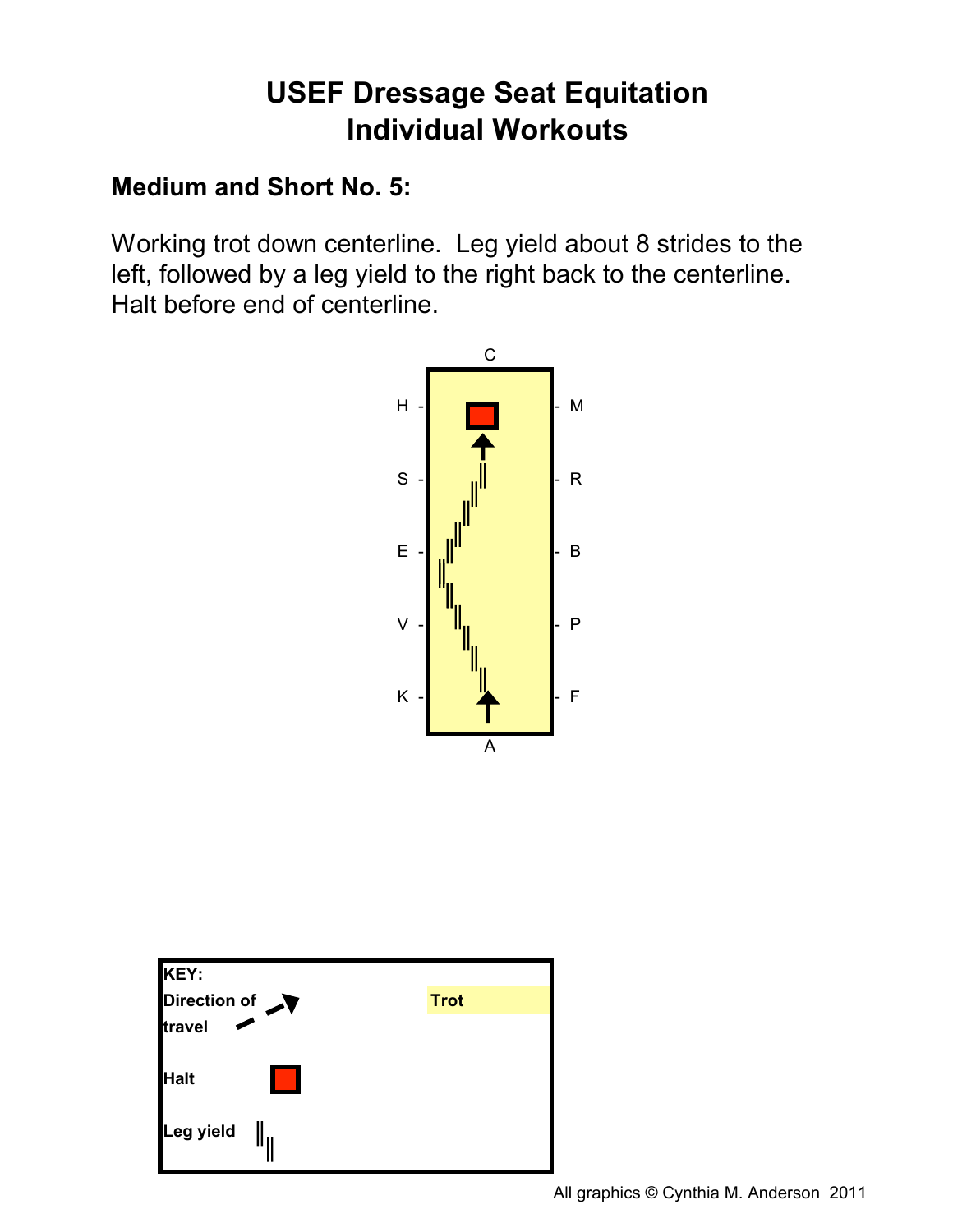#### Medium - Suitable for Semi-Finals and Finals No. 1:

Working trot tracking right C Turn down centerline

- X Working canter, left lead
- A Turn left
- F Lengthen strides in canter
- R Working canter
- E Working trot
- F Leg yield left to X

I Halt, proceed at medium walk

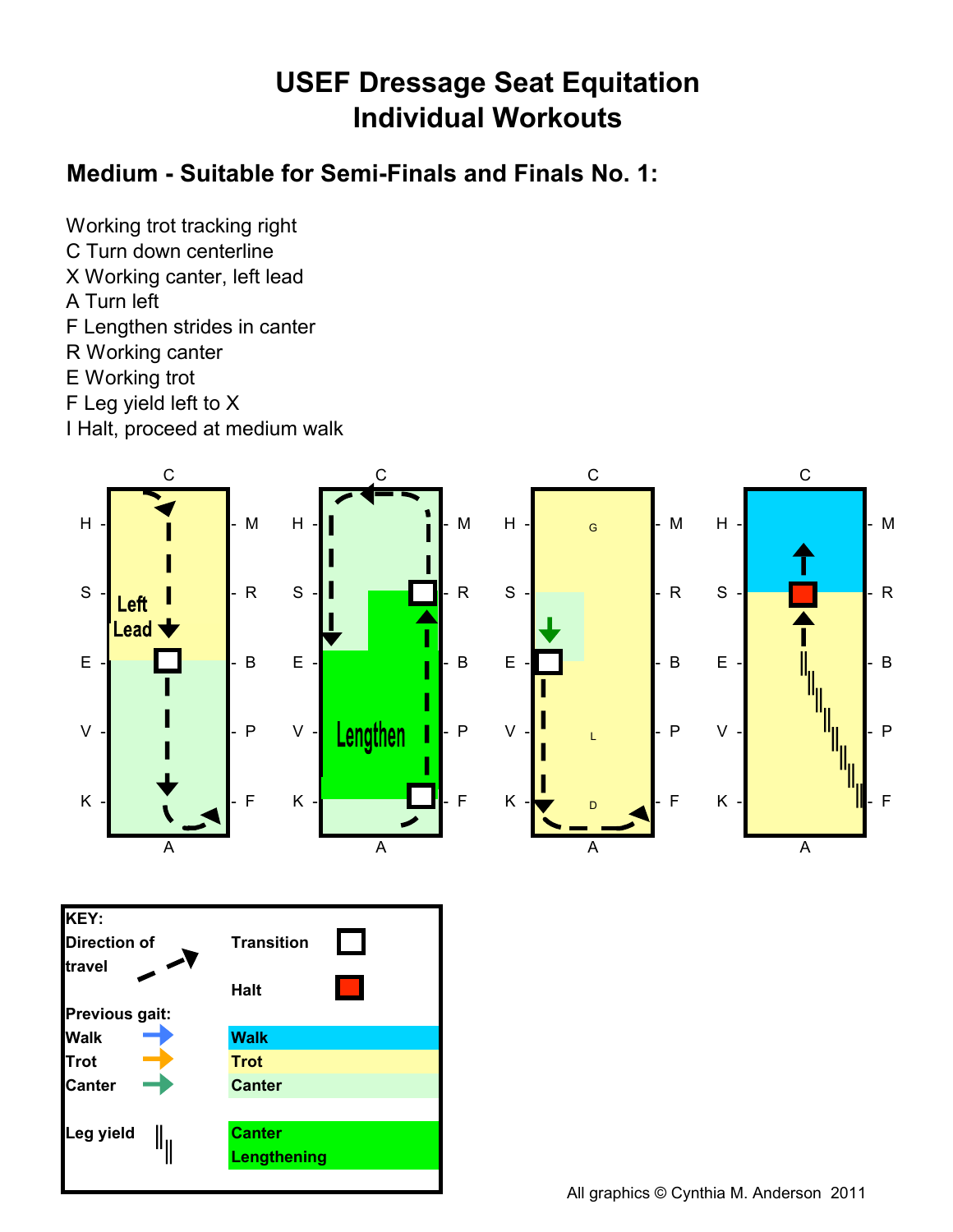#### Medium - Suitable for Semi-Finals and Finals No. 2:

R tracking left at free walk M Medium walk C Working trot H Leg yield left to X X to L on centerline L Working canter, right lead A Track right K Lengthen strides in canter E Working canter H Working trot.

C Halt.

KEY:

travel

**Walk** 

Trot

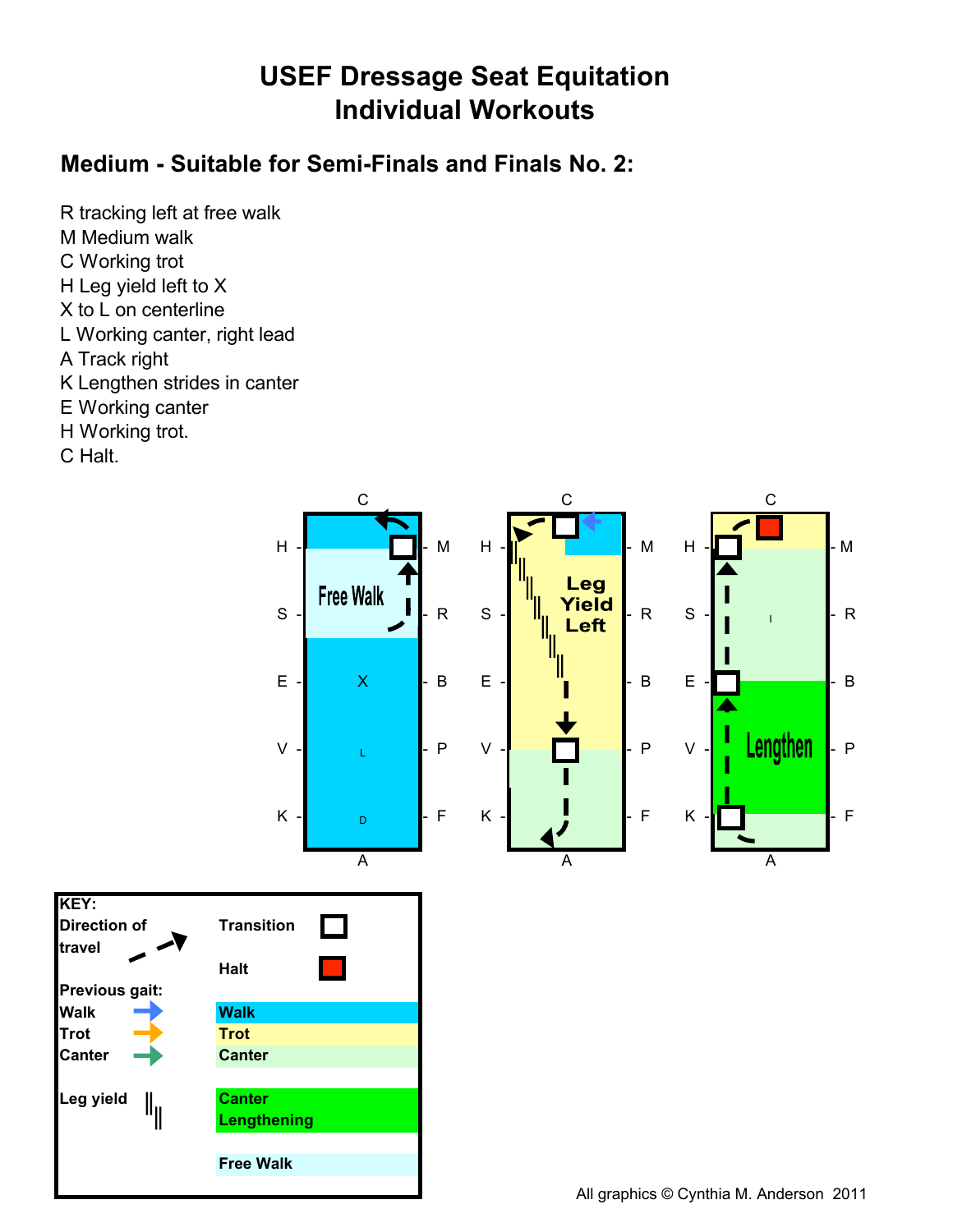### Medium - Suitable for Semi-Finals and Finals No. 3:

- R Free walk tracking left
- C Medium walk
- H Working trot
- E Working canter, left lead
- A to C Three loop serpentine changing leads through trot across centerline
- C Working trot
- S to L Leg yield left to centerline
- D Halt, proceed free walk

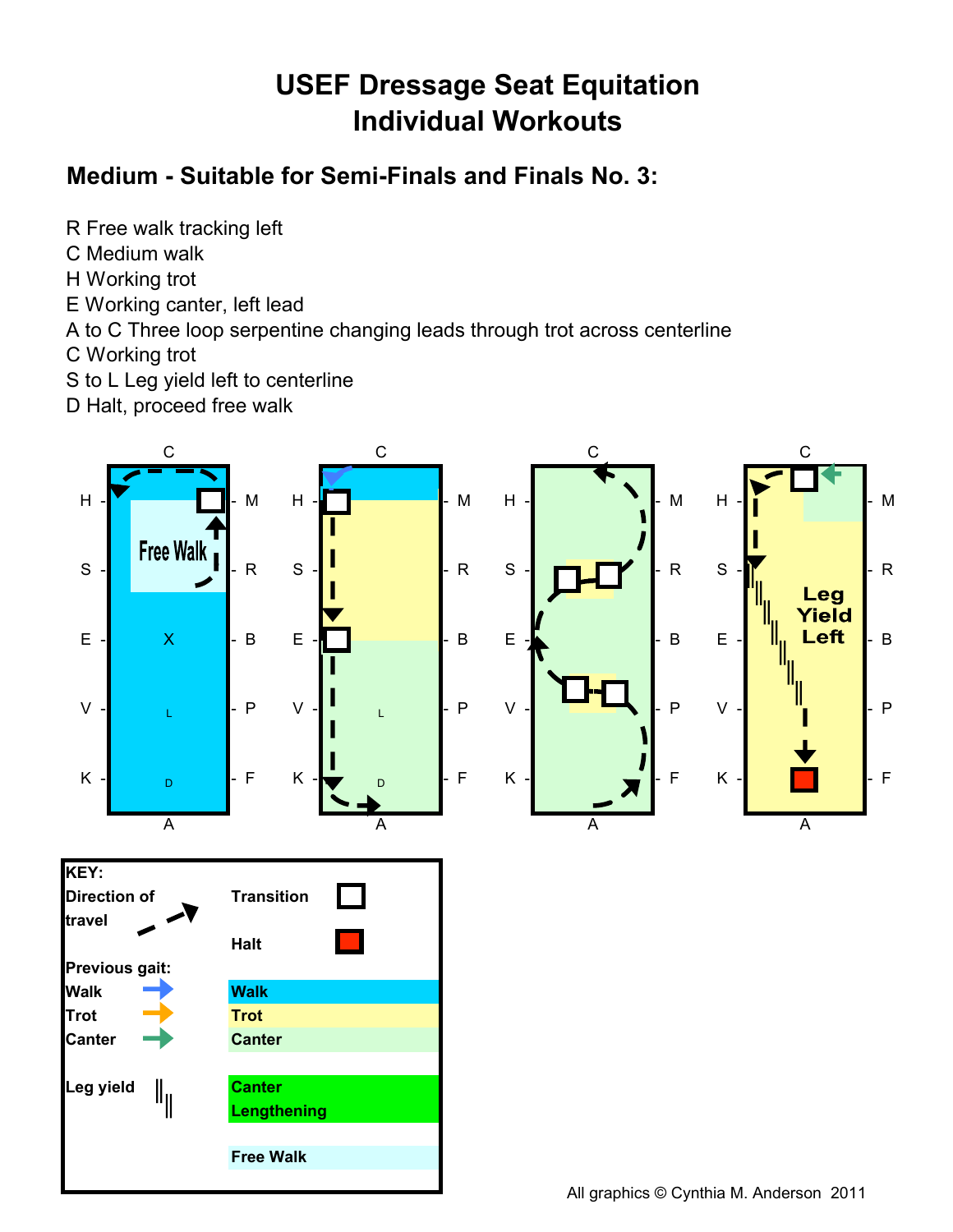#### Medium - Suitable for Semi-Finals and Finals No. 4:

- C On centerline at working trot
- G Leg yield left to B
- B Working canter, right lead
- F Working trot
- A Down centerline
- D leg yield right to B
- B Working canter, left lead
- M Working trot
- C Halt, proceed medium walk



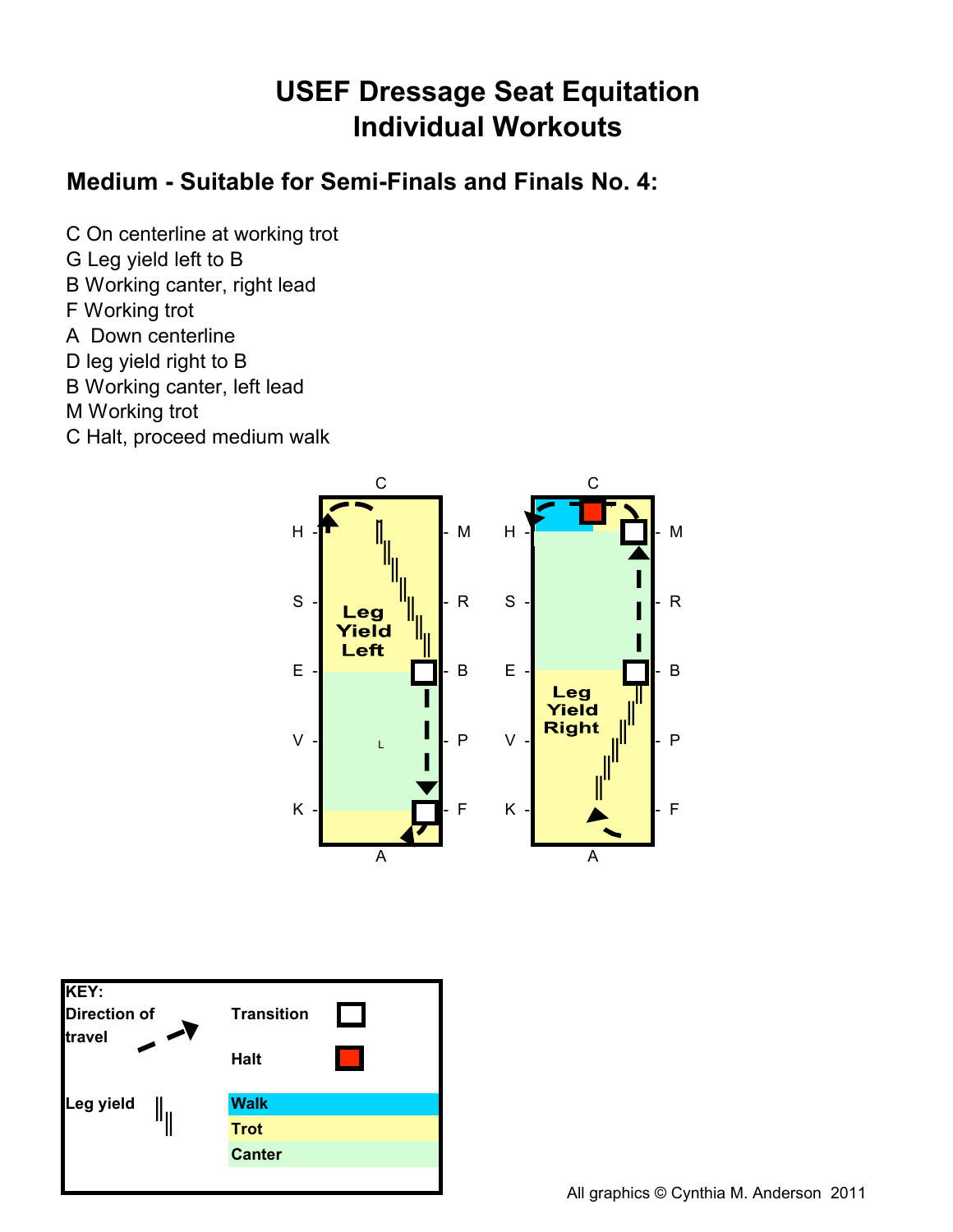#### Medium - Suitable for Semi-Finals and Finals No. 5:

C Medium walk tracking right

- M Working trot
- B 20 m circle right

Crossing centerline for the first time, working canter right lead

- Crossing centerline for the second time, working trot
- B Change direction through the circle (two 1/2 circles)
- E Straight ahead
- V Halt three seconds, proceed working trot
- A Medium walk.



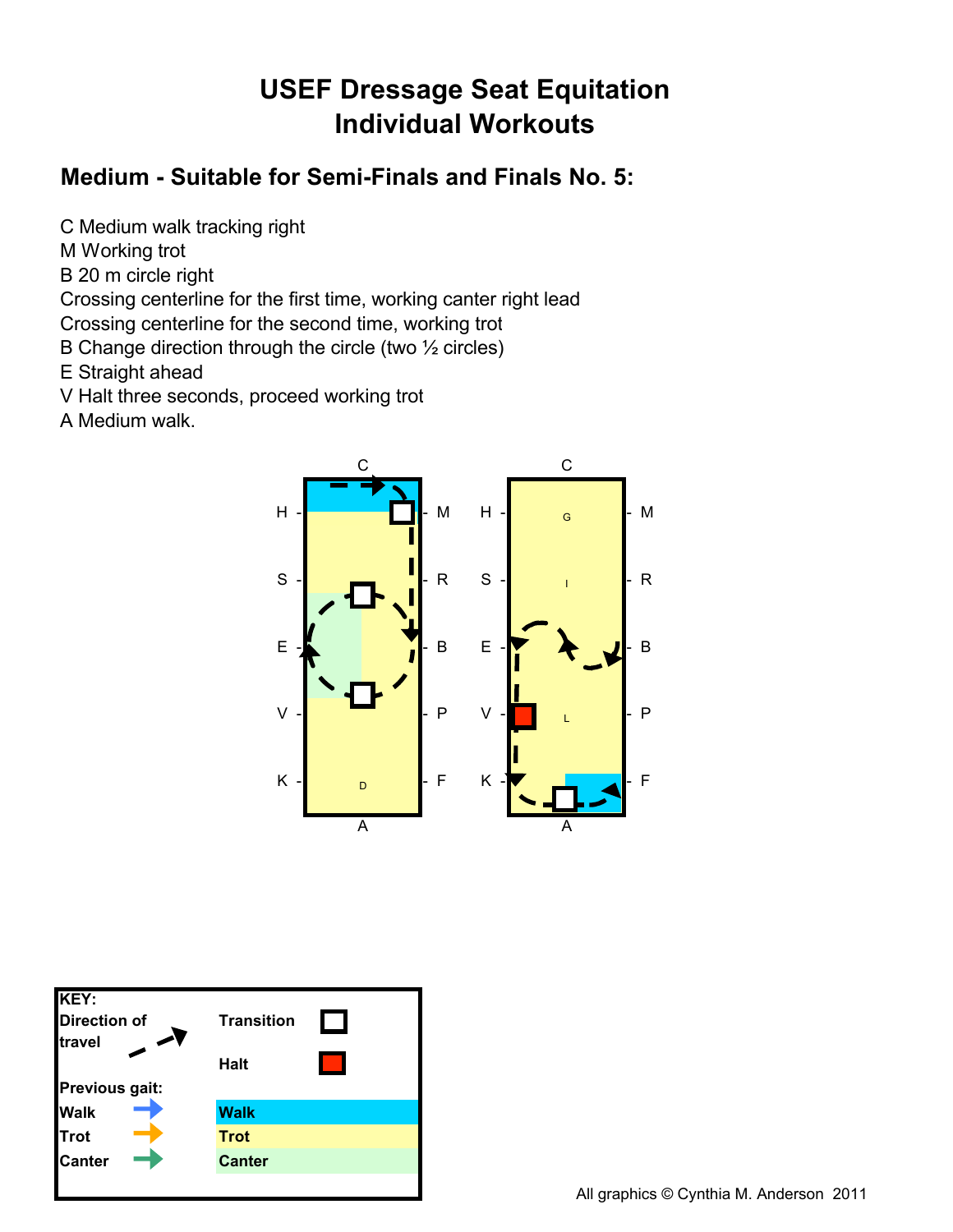### Difficult - Suitable for Semi-Finals and Finals No. 6:

C Track right at working trot

R Leg yield right to quarterline followed by leg yield left to P A Working canter, right lead

KXM on diagonal, three changes of lead through the trot C Working trot

S Halt, proceed at medium walk



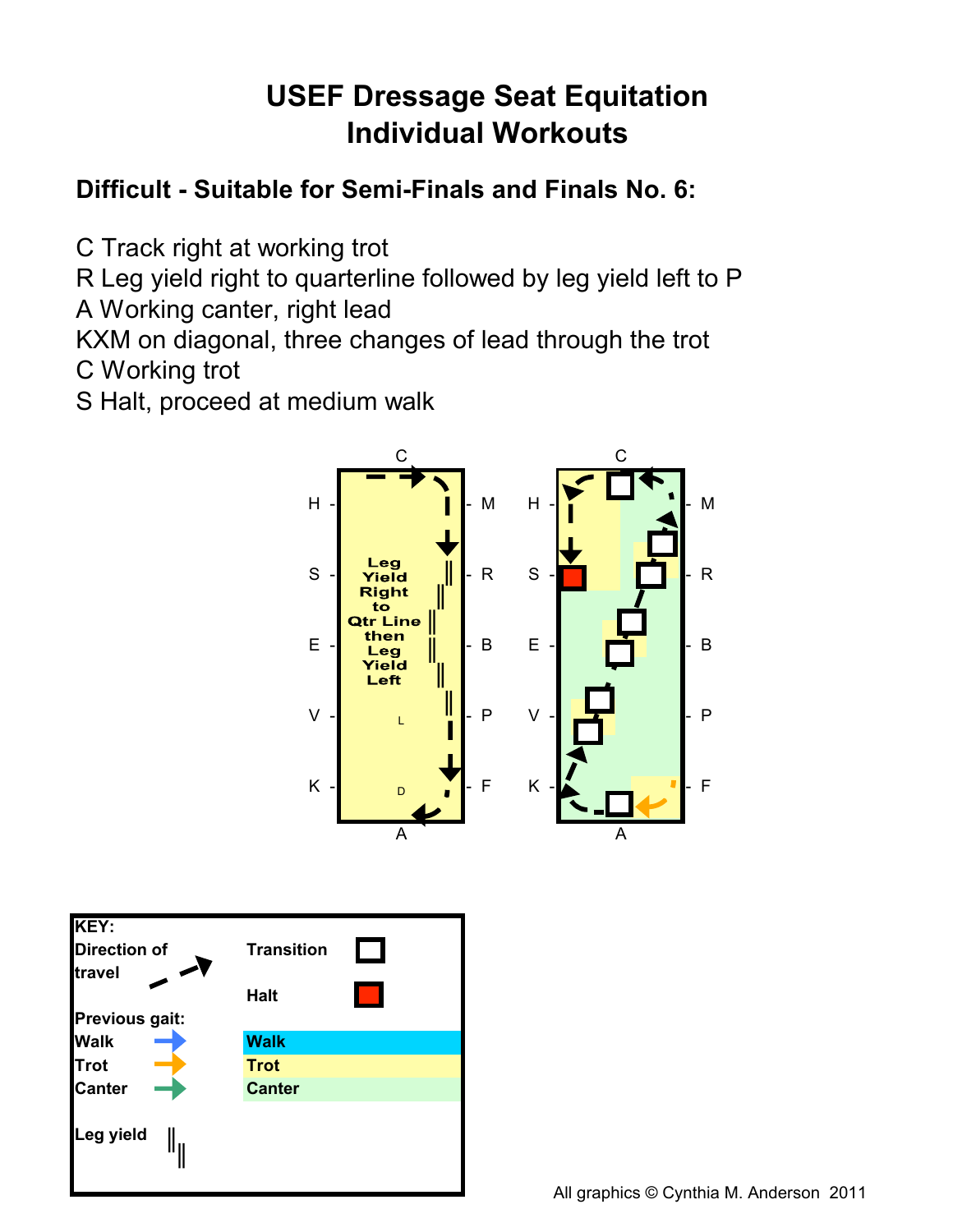#### Difficult - Suitable for Semi-Finals and Finals No. 7:

R Free walk tracking left

- M Medium walk
- C Working trot

S two to three steps of walk and return to working trot

V two to three steps of walk and return to working trot

A Working canter, left lead

F to E Short diagonal, change lead though trot on crossing centerline

S to R half circle 20 M, lengthen strides in canter

Lengthening **Free Walk** 

R Working canter

**B** Working trot

KEY:

travel

**Walk** 

Trot

Canter

**Direction of** 

Previous gait:

- P Half circle 10 M to centerline
- X Halt, proceed medium walk.